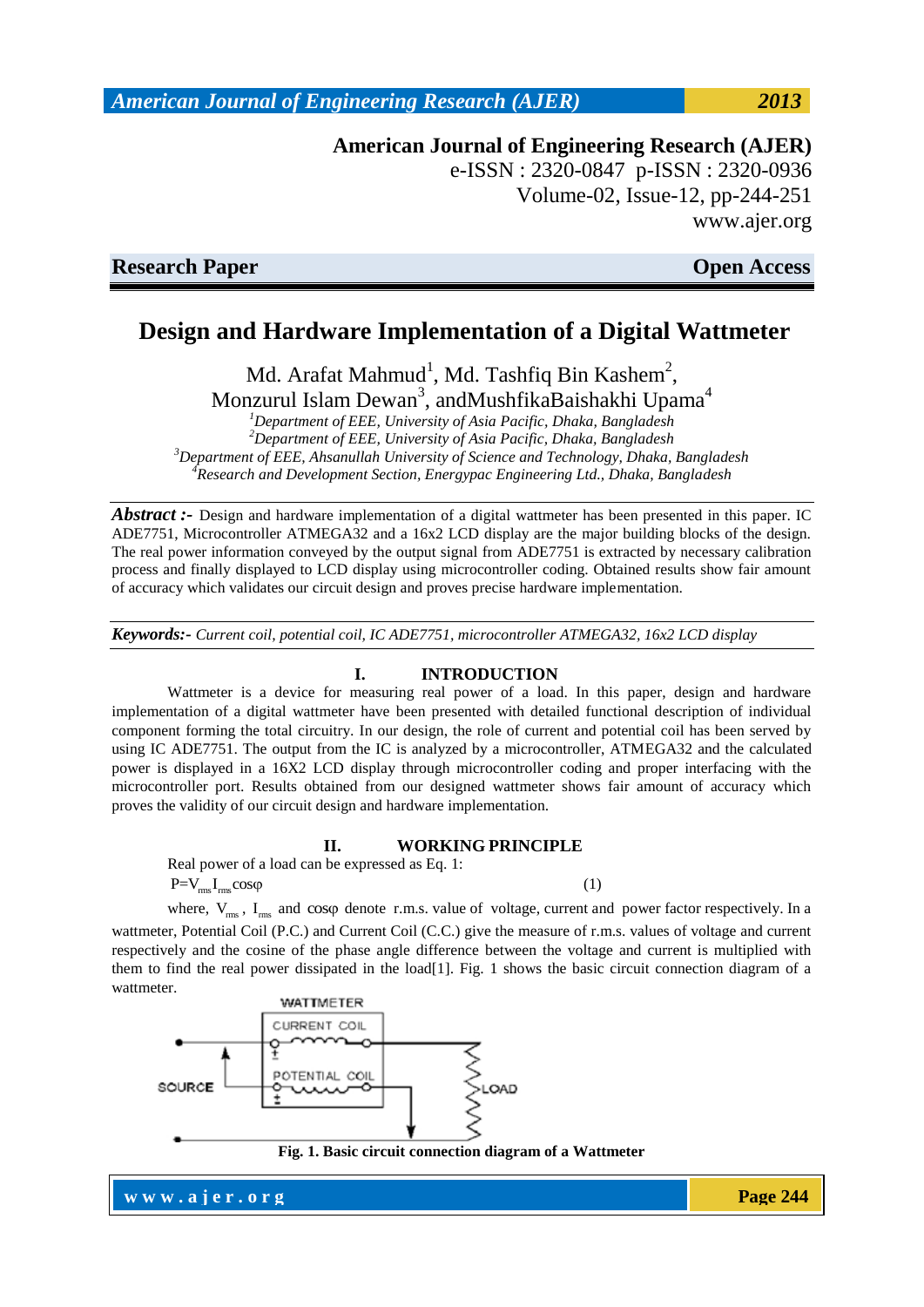In our design, both the voltage across and the current through the load have been taken in the form of a differential voltage using voltage and current transducers to IC ADE7751. The IC produces a square wave at its output whose frequency is proportional to the real power of the load. Detailed description of this functionality has been present in the circuit level description section. This square wave signal is sent to a input pin of a microcontroller port. The time period of the signal is measured using counter and thus its frequency is also determined. Through a calibration process described later in the paper, the dissipated real power is calculated. Finally, the calculated real power is displayed in a LCD display. In this regard, the LCD screen was properly interfaced with the pins of a port of the microcontroller. The whole process is guided by proper microcontroller coding.

#### **III. FUNCTIONAL BLOCK DIAGRAM**

Based on the working principle described in section II, the functional block diagram of the entire circuit can be presented as Fig. 2 which will give a better insight before going to circuit level description.



**Fig. 2. Functional block diagram of the entire circuit design of wattmeter**

#### **IV. CIRCUIT LEVEL DESCRIPTION**

In this section, circuit level description of the components is presented. Entire circuitry can be divided into three sections: IC ADE7751, Microcontroller ATMEGA32 and 16x2 LCD display.

#### *A. IC ADE7751*

The circuit connection diagram of IC ADE7751 has been shown in Fig. 3. Pin configuration description of various pins of the IC can be found at [2]. IC ADE7751 receives two analog inputs (load current and voltage) at its two channels (V1A and V1B as current channel and V2N and V2P as voltage channel)in the form of a differential voltage input using current and voltage transducers.

The output of the line voltage transducer is connected to the ADE7751 at voltage channel, V2. Channel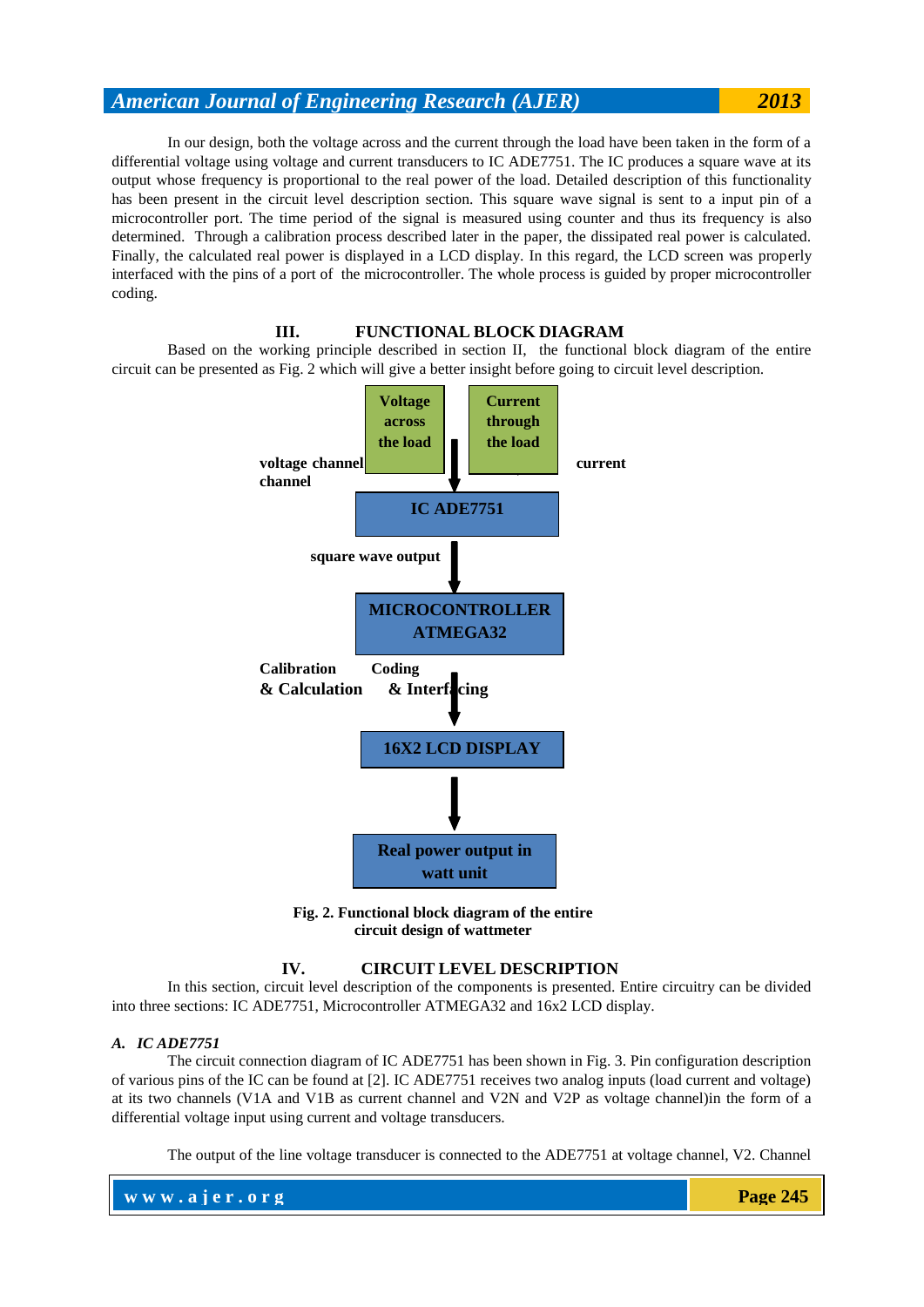V2 is a fully differential voltage input. The maximum peak differential signal on Channel 2 is  $\pm$  660 mV. Fig. 4 illustrates the connection at ADE7751 Channel 2. Channel 2 must be driven from a common-mode voltage,i.e.the differential voltage signal on the input must be referenced to a common mode (usually AGND).



**Fig. 3. Circuit connection diagram of IC ADE7751**



**Fig. 4. Circuit connection at Channel 2 (V2N, V2P) of IC ADE7751 for load voltage measurement**

 Similarly, the voltage output from the current transducer is received at channel 1(V1A and V1B). The two ADCs at the IC digitize the voltage and current signals from the current and voltage transducers. These ADCs are 16-bit second order sigma-delta converters with an oversampling rate of 900 kHz. This analog input structure greatly simplifies transducer interfacing by providing a wide dynamic range for direct connection to the transducer and also by simplifying the anti aliasing filters design. The real power calculation is derived from the instantaneous power signal. The instantaneous power signal is generated by a direct multiplication of the current and voltage signals. In order to extract the real power component (i.e., the dc component), the instantaneous power signal is low-pass filtered. Fig. 5 illustrates the instantaneous real power signal and shows how the real power information can be extracted by low-pass filtering the instantaneous power signal. This scheme correctly calculates real power for non sinusoidal current and voltage waveforms at all power factors. All signal processing is carried out in the digital domain for superior stability over temperature and time. The low frequency output of the ADE7751 is generated by taking this real power information. This low frequency inherently means a long accumulation time between output pulses. The output frequency is therefore proportional to the average real power. Because of its high output frequency, and hence shorter integration time, the CF output is proportional to the instantaneous real power. This is useful for system calibration purposes that would take place under steady load conditions.

**w w w . a j e r . o r g Page 246**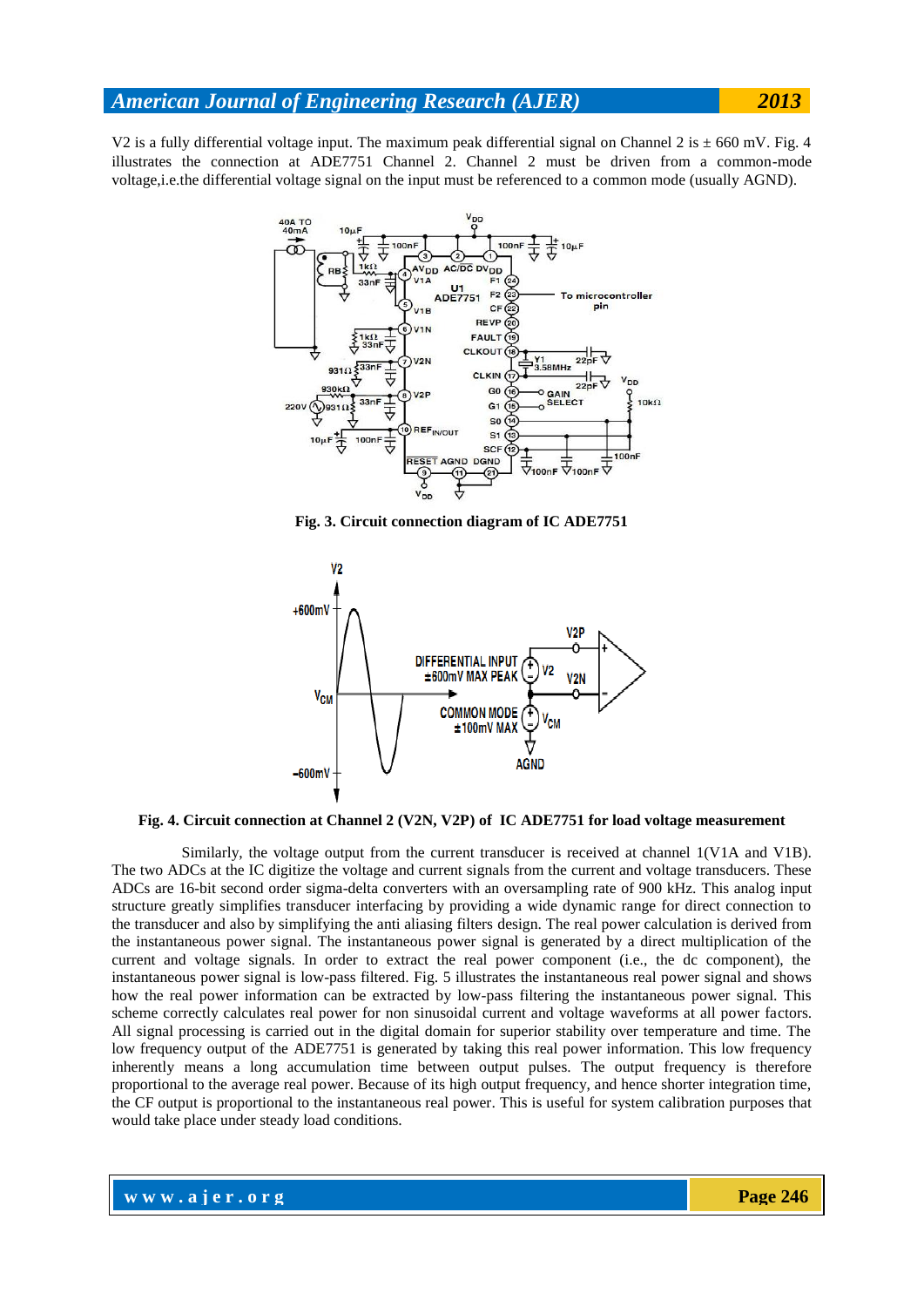

**Fig. 5. Power information extraction from instantaneous power signal** 

 The method used to extract the real power information from the instantaneous power signal (i.e., by low-pass filtering) is still valid even when the voltage and current signals are not in phase. If we assume the voltage and current waveforms are sinusoidal, the real power component of the instantaneous power signal (i.e., the dc term) is given by  $\frac{VI}{2}$ COS(60°). This is the actual real power calculation. Fig. 6 illustrates how dc component of instantaneous power signal conveys real power information for power factor less than 1 i.e. when there is a phase angle difference between load voltage and load current.

Frequency Outputs F1 and F2 of Fig. 2 calculate the product of two voltage signals (on Channel 1 and Channel 2) and then low-pass filters this product to extract real power information. This real power information is then converted to a frequency. The frequency information is output on F1 and F2 in the form of active low pulses. The pulse rate at these outputs is relatively low, e.g., 0.34 Hz maximum for ac signals with  $S0 = S1 = 0$  as shown in Table 1.

The expression of frequency of the signal at pin 23 of ADE7751 which is sent to microcontroller pin is given below:

$$
f = \frac{5.74 V_1 V_2 G F_{1-4}}{V_{REF}^2}
$$
 (2)

where,  $V_1$  = differential r.m.s.voltage signal on channel 1

 $V_2$  = differential r.m.s.voltage signal on channel 2

 $G =$  gain depending on selection pins  $G_0$  and  $G_1$ 

 $V_{REF}$ =reference voltage (2.5V  $\pm$  8%)

 $F_{1-4}$  = one of four possible frequencies set by selection pins S<sub>0</sub> and S<sub>1</sub>

| $S_0$ | د | $\mathrm{F_{l-4}}$ | XTAL freq.                          | Maximum frequency (ac input) |
|-------|---|--------------------|-------------------------------------|------------------------------|
|       |   | 1.7                | $3.579 \text{ MHz}/2^2$             | 0.34                         |
|       |   | 3.4                | 3.579 MHz/2^20                      | 0.68                         |
|       |   | 6.8                | $3.579 \,\mathrm{MHz}/2^{\wedge}19$ | 1.36                         |
|       |   | 3.6                | 3.579 MHz/2^18                      | 2.72                         |

**TABLE I: FREQUENCY INFORMATION ON F<sup>1</sup> AND F<sup>2</sup> FOR DIFFERENT COMBINATION**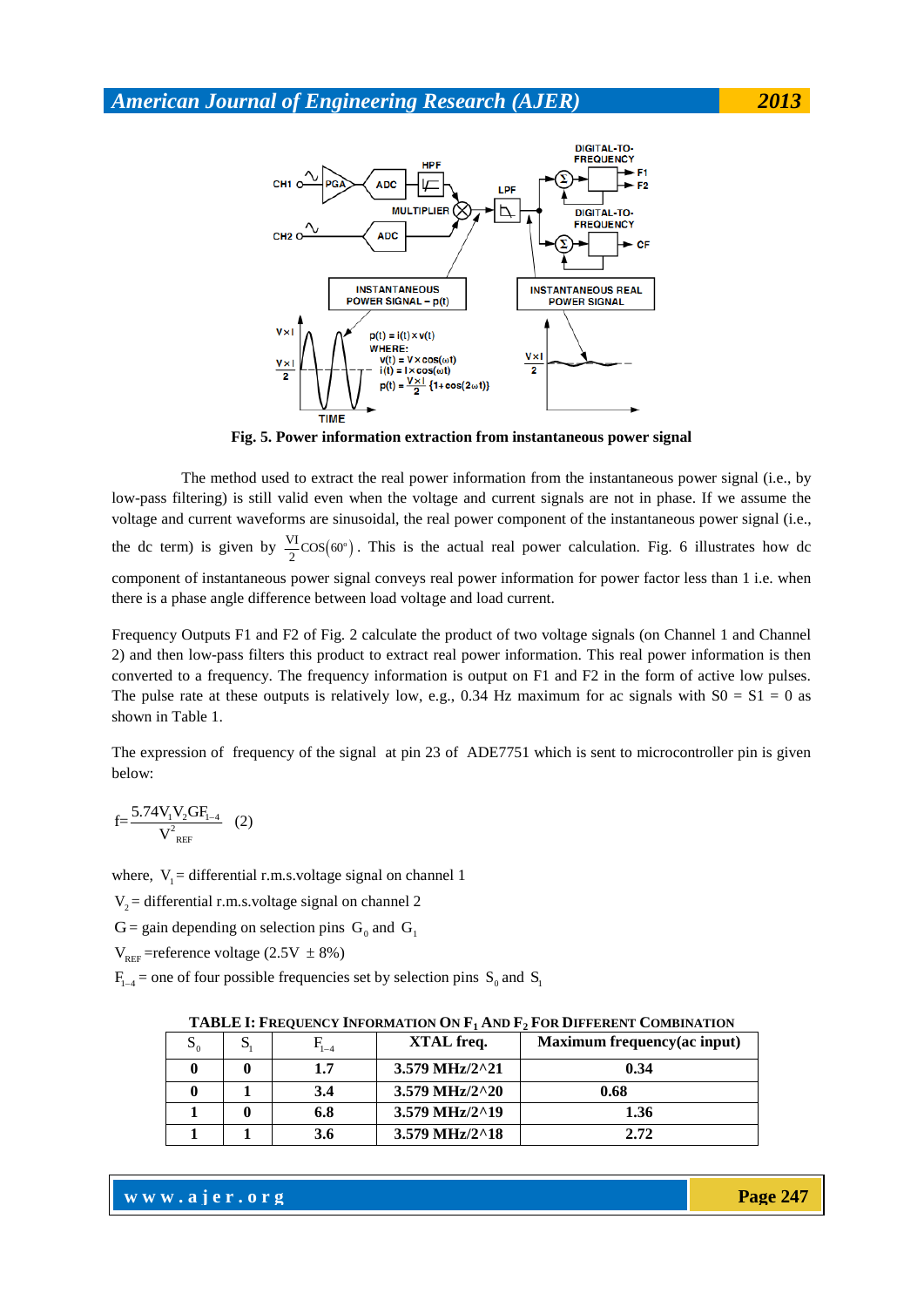

**Fig. 6. Real power determination when there is a phase angle difference between load voltage and load current**

#### *B. Microcontroller ATMEGA32*

Output pin 23 from IC ADE7751 which carries real power information through its signal frequency is taken as input to 3<sup>rd</sup> pin of port B of Microcontroller ATMEGA32.. Using a calibration process, the real power information is extracted from the signal. Using counter, at first the time period of the signal at PB3 is measured and from that, frequency is determined. Same process is repeated for a number of loads. Simultaneously, the readings of real power of the same loads are taken using standard commercially available analog wattmeter. Using the data obtained in this process, a curve of real power as a function of frequency in MATLAB is plotted and corresponding equation of power along with the values of the liner co-efficient were derived. This equation is used in microcontroller coding to show real power in LCD display. Port D pins of the microcontroller are interfaced with a 16x2 LCD display to show the real power in watt unit. The microcontroller code algorithm is given in Fig. 7.



Fig. 7. Microcontroller code algorithm

**www.ajer.org Page 248**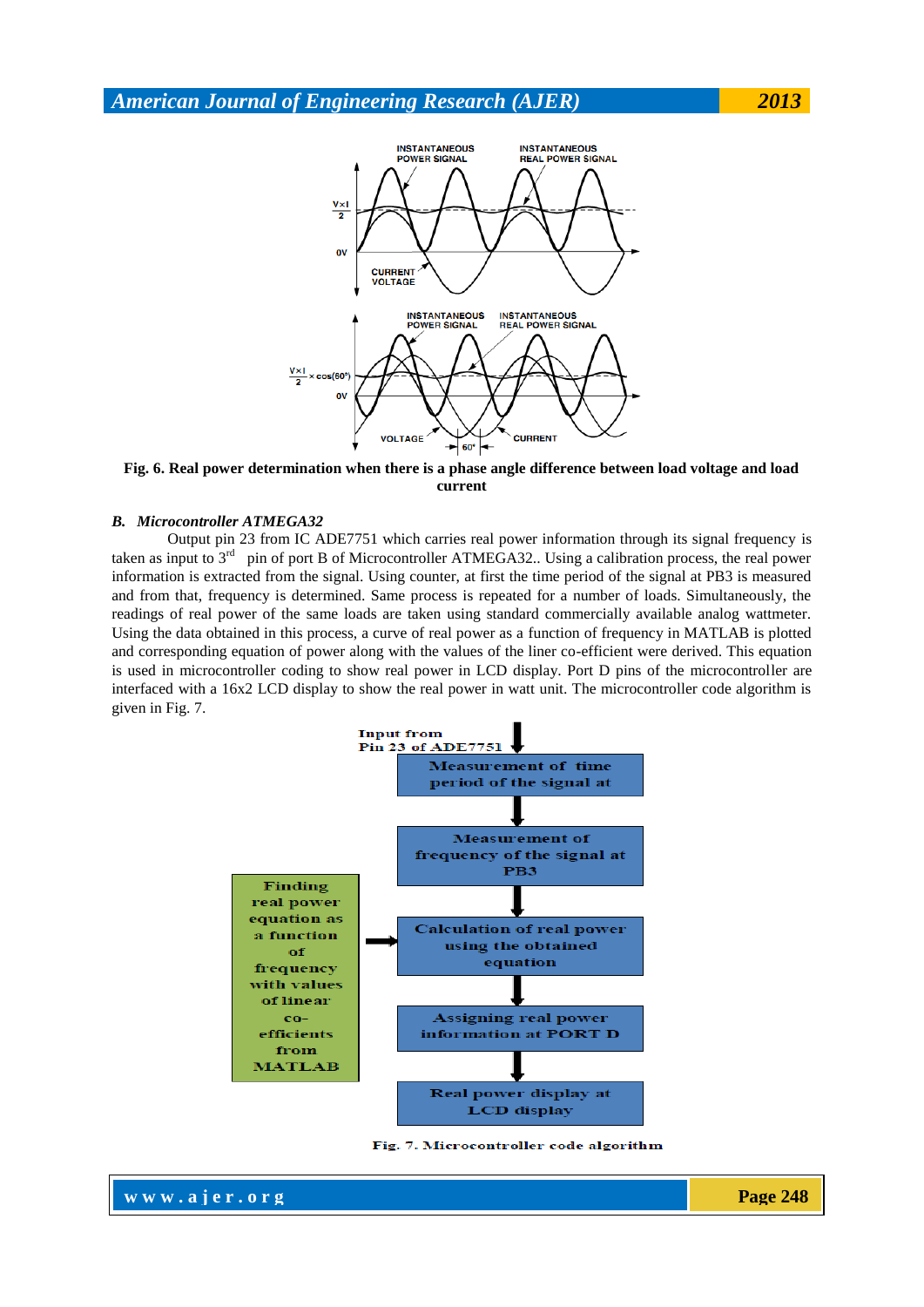#### *C. 16x2 LCD display*

 The 16x2 LCD display is interfaced with PORT D of ATMEGA32 in 8 bit operating mode, i.e. LCD commands are sent through data line D0 TO D7. 8 bit data is sent at a time and data strobe is given through E pin of the LCD display. The interfacing between ATMEGA32 and LCD display are shown in Fig. 8. Pin configuration of Microcontroller ATMEGA32 and 16x2 LCD display can be found at [3]and [4].

#### **V. HARDWARE IMPLEMENTATION**

 The circuit described above has been implemented in hardware level. Fig. 9-10 shows our implemented digital wattmeter. We have used several lamps having watt ratings of 40, 60 and 100Watt as loads and measured real power dissipated at those loads using our designed digital wattmeter. Simultaneously, watt readings using a standard commercially available analogue wattmeter were also taken. It has been observed that our digital wattmeter shows good accuracy and very minimal amount of error percentage. For instance, we obtained 98 watt reading from our digital wattmeter and 99 watt from the standard analogue wattmeter. So, percentage error can be expressed as:



**Fig. 8. Interfacing of ATMEGA32 with 16x2 LCD display** 



**Fig. 8. Hardware implemented digital wattmeter device** 

**www.ajer.org Page 249**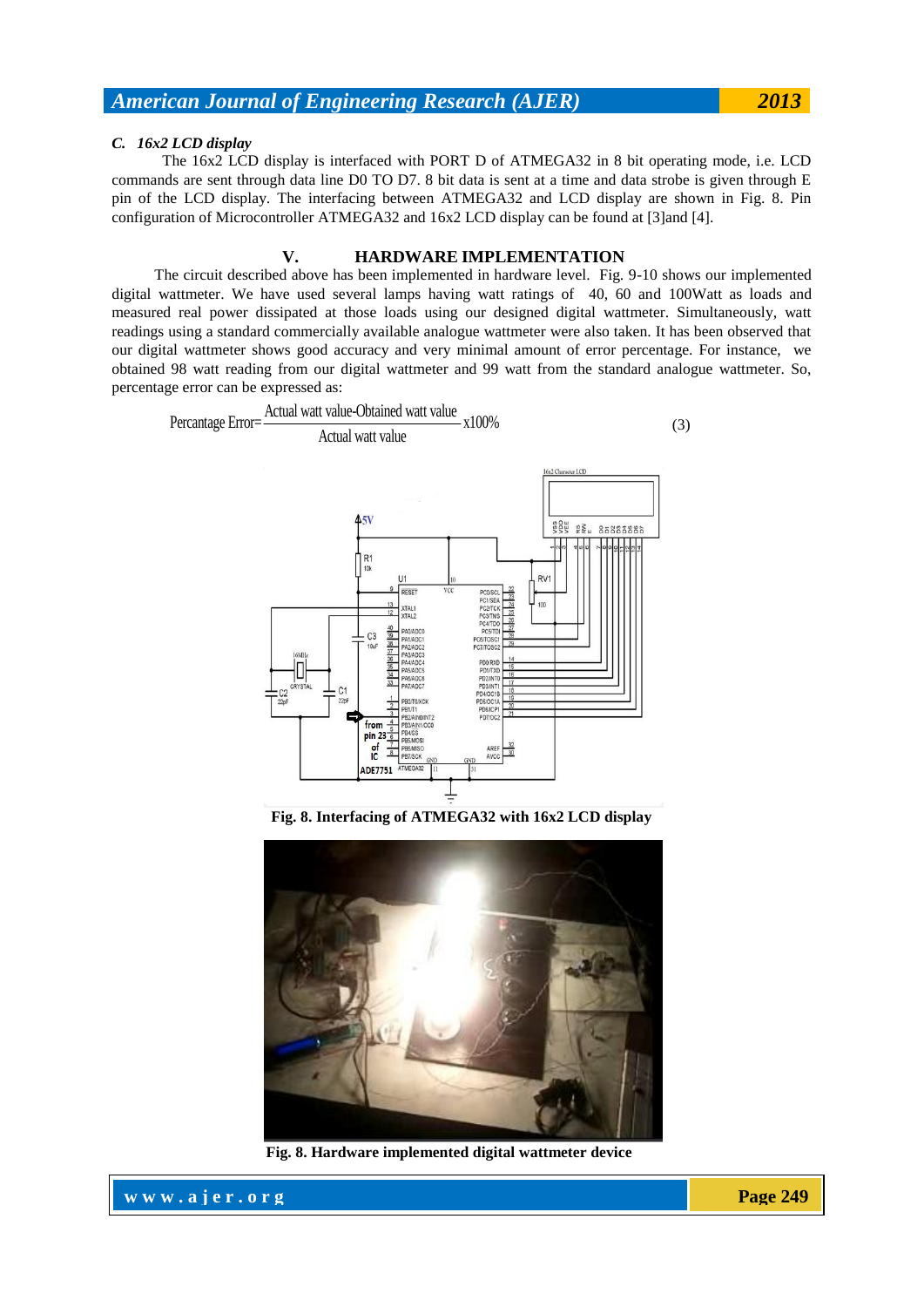

**Fig. 10. Amplified view of LCD display showing real power information** 

So, percentage error = 
$$
\left(\frac{99-98}{99} \times 100\right)\%
$$

 $=1.01%$ 

 So, the accuracy of our digital wattmeter is 98.99% which proves the validity of circuit design and hardware level implementation.

## **VI. SPECIFICAIONS**

 General and Electrical specifications of the digital wattmeter have been presented in Table II and Table III respectively.

| Table II: General Specifications of the Digital Wattmeter |                                                                   |  |  |
|-----------------------------------------------------------|-------------------------------------------------------------------|--|--|
| <b>Properties</b>                                         | <b>Specifications</b>                                             |  |  |
| <b>Display</b>                                            | 16 x 2 (16 columns, 2 rows) LCD (Liquid Crystal Display)          |  |  |
| <b>Measurement</b>                                        | Watt (real power)                                                 |  |  |
| <b>Polarity</b>                                           | Uni-polar                                                         |  |  |
| Zero Adjust                                               | External adjustment for zero of the display                       |  |  |
| <b>Operating Temperature</b>                              | $0^{\circ}$ C to 50°C (32°F to 122°F).                            |  |  |
| <b>Operating Humidity</b>                                 | Less than $80\%$ RH.                                              |  |  |
| <b>Power Supply</b>                                       | Digital Circuitry: DC 5V battery, Analog Circuitry: 220V (line to |  |  |
|                                                           | neutral)                                                          |  |  |
| <b>Power Consumption</b>                                  | Approx. DC 6 mA                                                   |  |  |
| Weight                                                    | 250g (including battery)                                          |  |  |

## **Table Ii: General Specifications of The Digital Wattmeter**

#### **TABLE III: ELECTRICAL SPECIFICATIONS OF THE DIGITAL WATTMETER**

| <b>Signal</b>     | <b>Specifications</b>                                                    |  |
|-------------------|--------------------------------------------------------------------------|--|
| <b>AC</b> voltage | Range: 220V Resolution: 0.2VRange: 660V Resolution: 0.6V                 |  |
|                   | Frequency Characteristics: 45 Hz - 65 Hz                                 |  |
|                   | Input Impedance: 1 Mega ohm.                                             |  |
|                   | Converter Response : Average responding, calibrated to display RMS value |  |
| <b>AC</b> current | Range: 10A Resolution: 10mAVoltage drop (in case of full scale): 250 AC  |  |
|                   | mVFrequency Characteristic: 45 Hz -65 Hz                                 |  |
|                   | Converter Response : calibrated to display RMS value of sine wave        |  |
| DC voltage        | Range: 4V to 5.3VInput Impedance: 1 Mega ohm                             |  |
| DC current        | Range: 10A Resolution: 10mAMaximum Input Current: 10A                    |  |
|                   | <b>Input Impedance : 1 Mega ohm</b>                                      |  |
|                   | Voltage drop (in case of full scale): 250 DC mV                          |  |

**www.ajer.org Page 250**